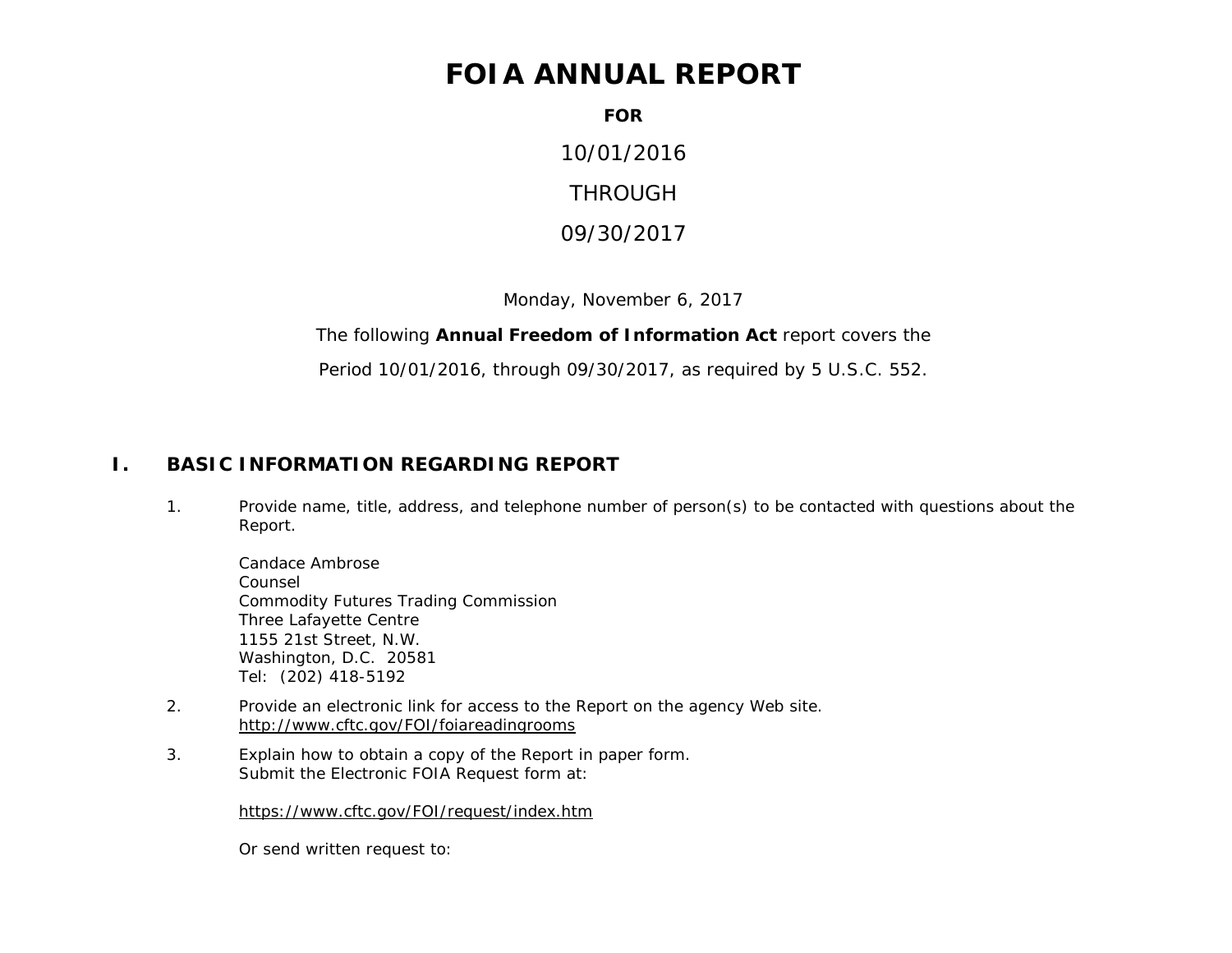FOIA Office Commodity Futures Trading Commission Three Lafayette Centre 1155 21<sup>st</sup> Street, N.W. Washington, D.C. 20581 Tel: (202) 418-5192

Or by email:

[FOIAsubmissions@cftc.gov](mailto:FOIAsubmissions@cftc.gov)

#### **II. MAKING A FOIA REQUEST**

1. Provide names, addresses, and telephone numbers of all individual agency components that receive FOIA requests.

Regardless of how submitted (via mail or e-mail) requests should be addressed as follows:

Freedom of Information Act Request Commodity Futures Trading Commission Three Lafayette Centre 1155 21st Street, N.W. Washington, DC 20581 E-mail address is: [FOIAsubmissions@cftc.gov](mailto:FOIAsubmissions@cftc.gov)

2. Provide a brief description of why some requests are not granted and an overview of certain general categories of the agency's records to which the FOIA exemptions apply.

The CFTC receives requests for records regarding a company's business transactions and requests for records regarding the CFTC's law enforcement investigations. The majority of requests that are initially denied, or partially denied, are because disclosure is prohibited by statutory constraints or because disclosure would interfere with ongoing law enforcement activities.

3. Provide a functional electronic link to agency FOIA regulations, including the agency's fee schedule.

https://www.ecfr.gov/cgi-bin/textidx?SID=4ce01f9f594179454555341e21f9cd2c&mc=true&node=pt17.2.145&rgn=div5

#### **III. ACRONYMS, DEFINITIONS, AND EXEMPTIONS**

1. Include the following definitions of terms used in this Report: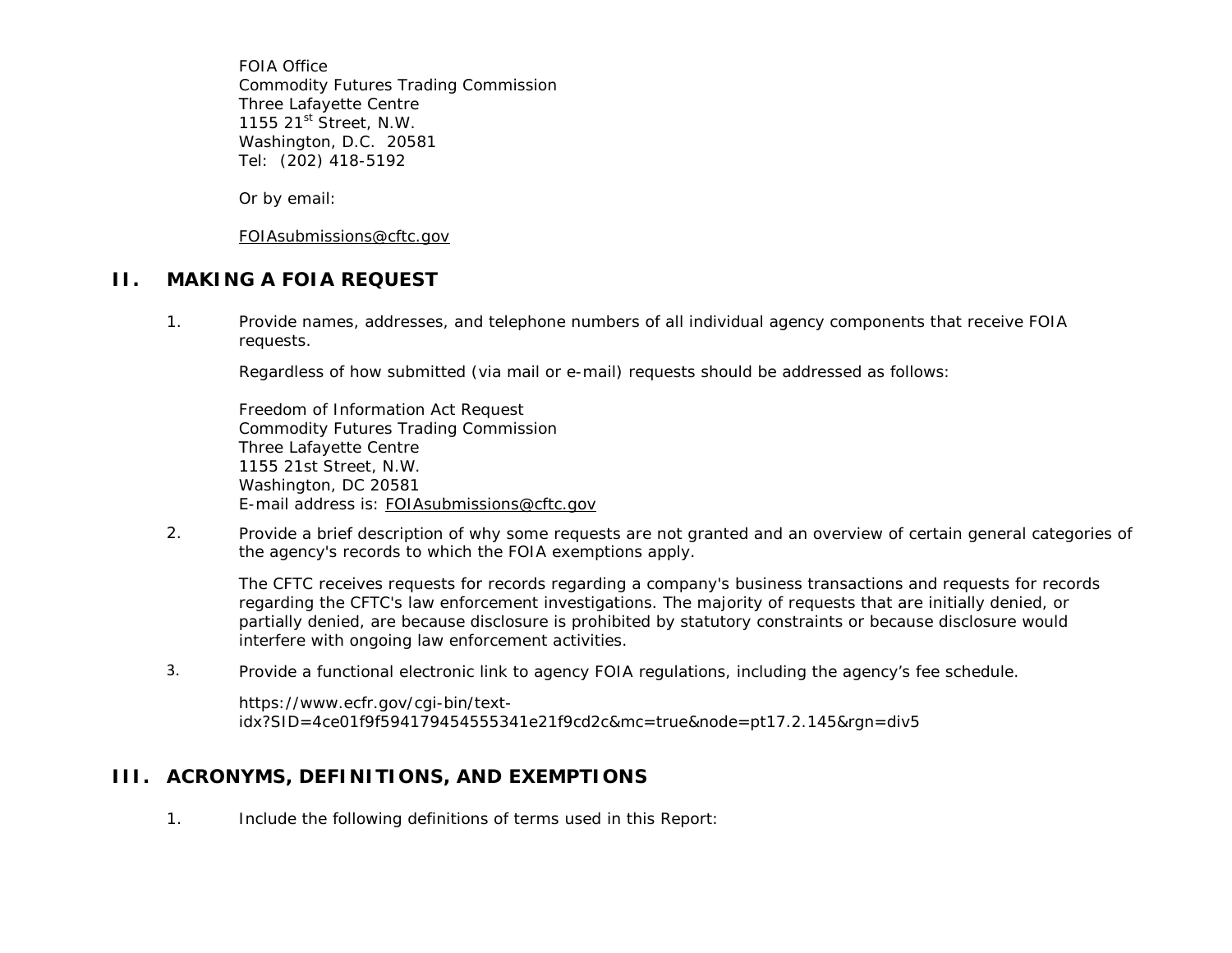- a. **Administrative Appeal** a request to a federal agency asking that it review at a higher administrative level a FOIA determination made by the agency at the initial request level.
- b. **Average Number** the number obtained by dividing the sum of a group of numbers by the quantity of numbers in the group. For example, of 3, 7, and 14, the average number is 8.
- c. **Backlog** the number of requests or administrative appeals that are pending at an agency at the end of the fiscal year that are beyond the statutory time period for a response.
- d. **Component** for agencies that process requests on a decentralized basis, a "component" is an entity, also sometimes referred to as an Office, Division, Bureau, Center, or Directorate, within the agency that processes FOIA requests. The FOIA now requires that agencies include in their Annual FOIA Report data for both the agency overall and for each principal component of the agency.
- e. **Consultation** the procedure whereby the agency responding to a FOIA request first forwards a record to another agency or component within the same agency for its review because that other agency has an interest in the document. Once the agency in receipt of the consultation finishes its review of the record, it responds back to the agency or component within the same agency that forwarded it. That agency, in turn, will then respond to the FOIA requester.
- f. **Exemption 3 Statute** a federal statute that exempts information from disclosure and which the agency relies on to withhold information under subsection (b)(3) of the FOIA.
- g. **FOIA Request** a FOIA request is generally a request to a federal agency for access to records concerning another person (i.e., a "third-party" request), or concerning an organization, or a particular topic of interest. FOIA requests also include requests made by requesters seeking records concerning themselves (i.e., "first-party" requests) when those requesters are not subject to the Privacy Act, such as non-U.S. citizens. Moreover, because all first-party requesters should be afforded the benefit of both the access provisions of the FOIA as well as those of the Privacy Act, FOIA requests also include any first-party requests where an agency determines that it must search beyond its Privacy Act "systems of records" or where a Privacy Act exemption applies, and the agency looks to FOIA to afford the greatest possible access. All requests which require the agency to utilize the FOIA in responding to the requester are included in this Report.

Additionally, a FOIA request includes records referred to the agency for processing and direct response to the requester. It does not, however, include records for which the agency has received a consultation from another agency. (Consultations are reported separately in Section XII of this Report.)

h. **Full Grant** - an agency decision to disclose all records in full in response to a FOIA request.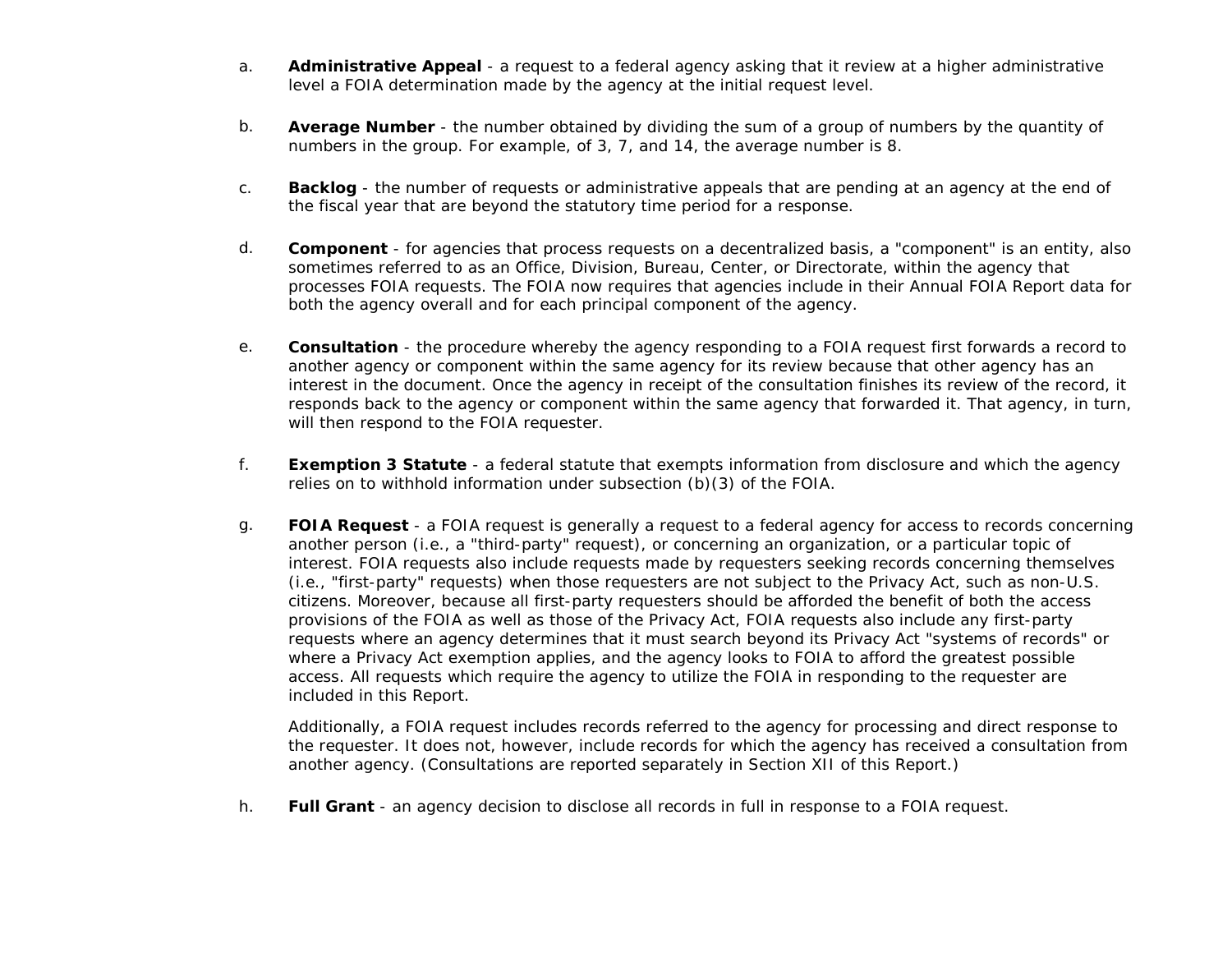- i. **Full Denial** an agency decision not to release any records in response to a FOIA request because the records are exempt in their entireties under one or more of the FOIA exemptions, or because of a procedural reason, such as when no records could be located.
- j. **Median Number** the middle, not average, number. For example, of 3, 7, and 14, the median number is 7.
- k. **Multi-Track Processing** a system in which simple requests requiring relatively minimal review are placed in one processing track and more voluminous and complex requests are placed in one or more other tracks. Requests granted expedited processing are placed in yet another track. Requests in each track are processed on a first in/first out basis.
	- i. **Expedited Processing** an agency will process a FOIA request on an expedited basis when a requester satisfies the requirements for expedited processing as set forth in the statute and in agency regulations.
	- ii. **Simple Request** a FOIA request that an agency using multi-track processing places in its fastest (non-expedited) track based on the low volume and/or simplicity of the records requested.
	- iii. **Complex Request** a FOIA request that an agency using multi-track processing places in a slower track based on the high volume and/or complexity of the records requested.
- l. **Partial Grant/Partial Denial** in response to a FOIA request, an agency decision to disclose portions of the records and to withhold other portions that are exempt under the FOIA, or to otherwise deny a portion of the request for a procedural reason.
- m. **Pending Request or Pending Administrative Appeal** a request or administrative appeal for which an agency has not taken final action in all respects.
- n. **Perfected Request**  a request for records which reasonably describes such records and is made in accordance with published rules stating the time, place, fees (if any) and procedures to be followed.
- o. **Processed Request or Processed Administrative Appeal**  a request or administrative appeal for which an agency has taken final action in all respects.
- p. **Range in Number of Days** the lowest and highest number of days to process requests or administrative appeals.
- q. **Time Limits** the time period in the statute for an agency to respond to a FOIA request (ordinarily twenty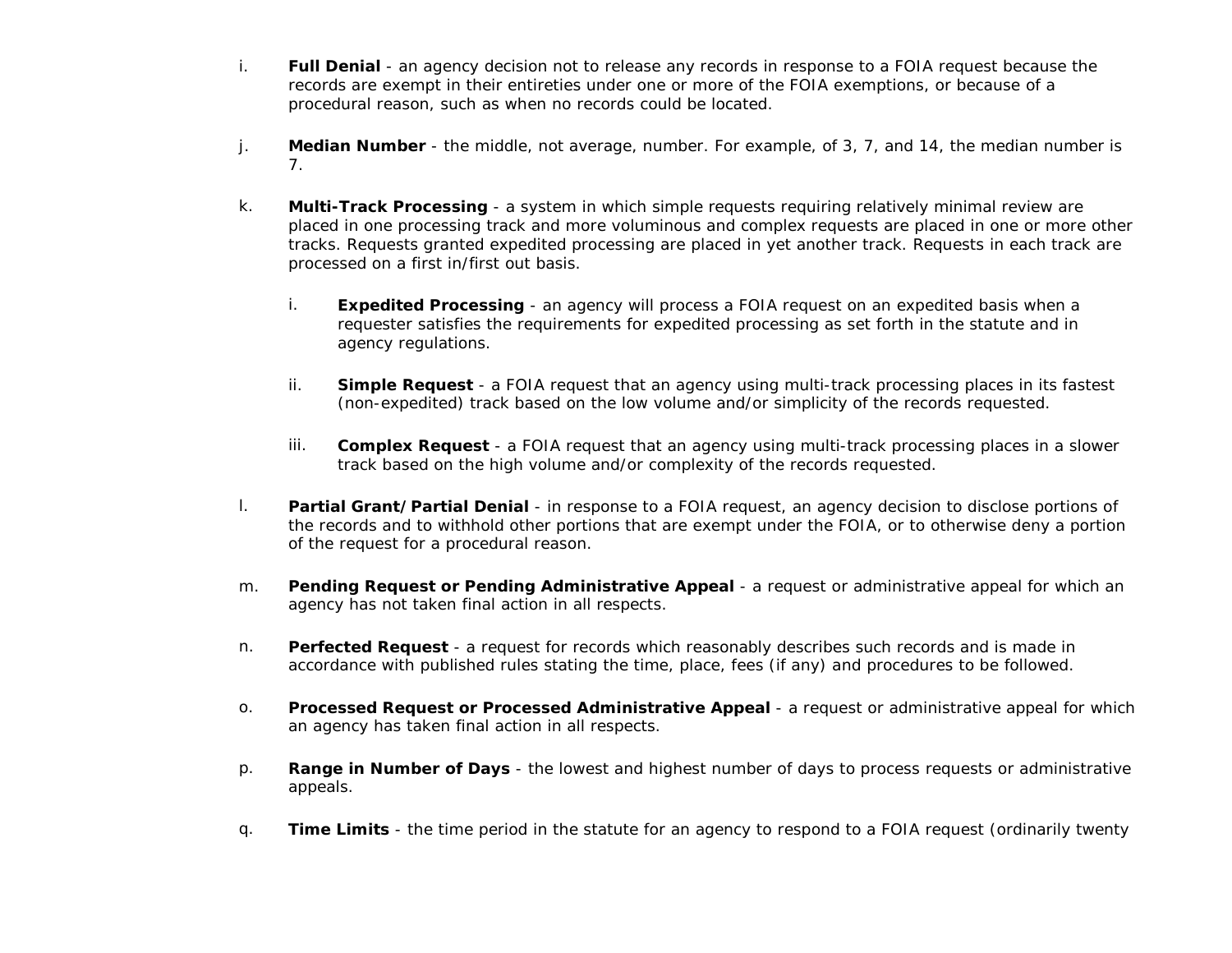working days from receipt of a perfected FOIA request).

- 2. Include the following concise descriptions of the nine FOIA exemptions:
	- a. **Exemption 1:** classified national defense and foreign relations information
	- b. **Exemption 2:** information that is related solely to the internal personnel rules and practices of an agency
	- c. **Exemption 3:** information that is prohibited from disclosure by another federal law
	- d. **Exemption 4:** trade secrets and other confidential business information
	- e. **Exemption 5:** inter-agency or intra-agency communications that are protected by legal privileges
	- f. **Exemption 6:** information involving matters of personal privacy
	- g. **Exemption 7:** records or information compiled for law enforcement purposes, to the extent that the production of those records (A) could reasonably be expected to interfere with enforcement proceedings, (B) would deprive a person of a right to a fair trial or an impartial adjudication, (C) could reasonably be expected to constitute an unwarranted invasion of personal privacy, (D) could reasonably be expected to disclose the identity of a confidential source, (E) would disclose techniques and procedures for law enforcement investigations or prosecutions, or would disclose guidelines for law enforcement investigations or prosecutions, or (F) could reasonably be expected to endanger the life or physical safety of any individual
	- h. **Exemption 8:** information relating to the supervision of financial institutions
	- i. **Exemption 9:** geological information on wells
- 3. Provide any agency-specific acronyms or terms used in this Report.

#### Agency Component Abbreviations

| Component Abbreviation | <b>Component Name</b>                |
|------------------------|--------------------------------------|
| <b>CFTC</b>            | Commodity Futures Trading Commission |
|                        |                                      |
|                        |                                      |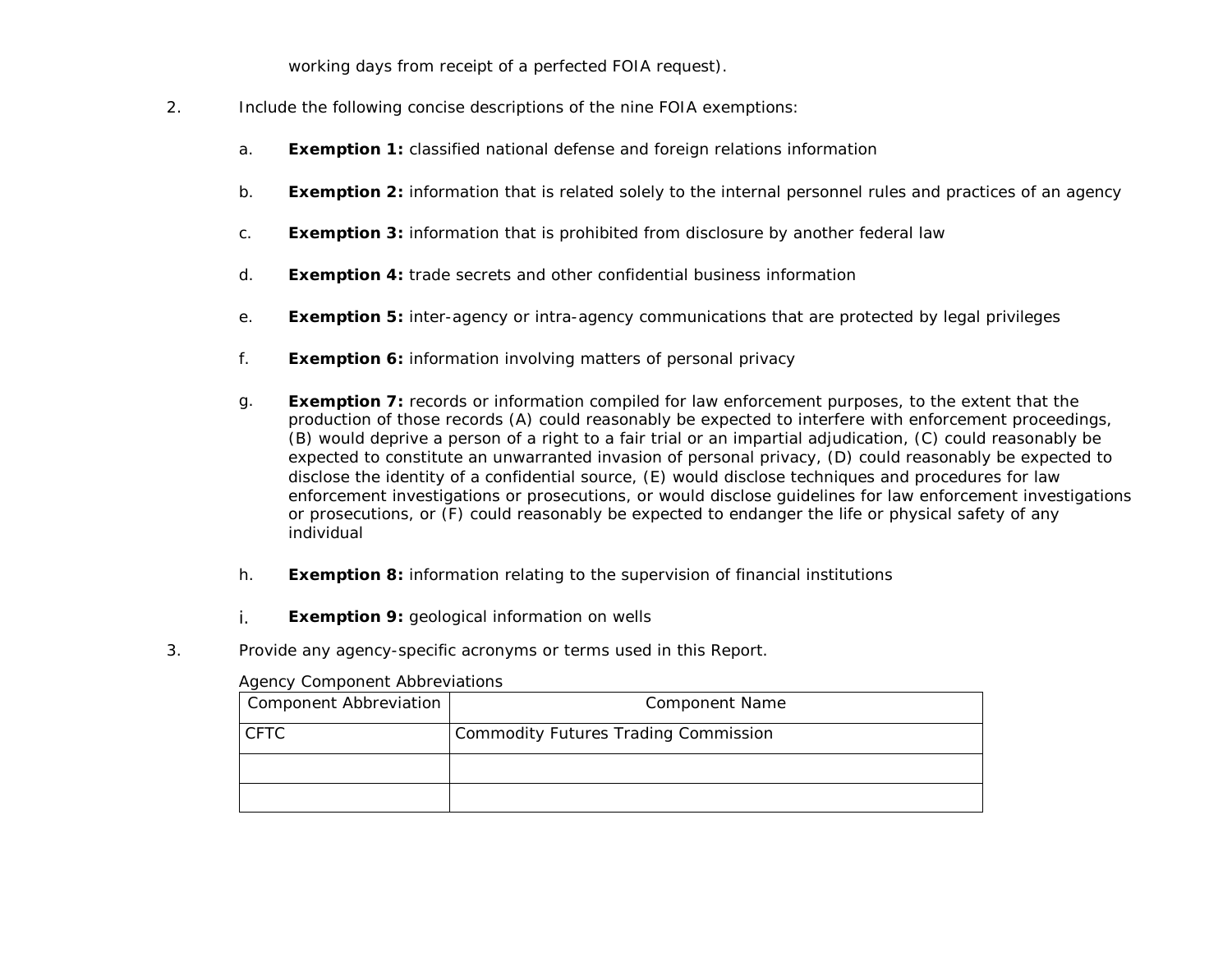#### **IV. EXEMPTION 3 STATUTES**

| <b>Statute</b>                 | <b>Type of Information</b><br>Withheld                                                                                                                                                                                                                     | <b>Case Citation</b>                                                                            | Agency /<br>Component | Number of<br><b>Times</b><br><b>Relied upon</b><br>by Agency /<br>Component | Total<br>Number of<br><b>Times Relied</b><br>upon<br>by Agency<br>Overall |
|--------------------------------|------------------------------------------------------------------------------------------------------------------------------------------------------------------------------------------------------------------------------------------------------------|-------------------------------------------------------------------------------------------------|-----------------------|-----------------------------------------------------------------------------|---------------------------------------------------------------------------|
| (Commodity<br>Exchange<br>Act) | 7 U.S.C. § 12  '[D]ata and information that would separately disclose the business<br>transactions of any person" and trade secrets or names of customers<br>gathered in the course of the Commission's investigations under the<br>Commodity Exchange Act | Hunt v. Commodity<br><b>Futures Trading</b><br>Comm'n, 484 F.<br>Supp. 47, 49 (D.D.C.<br>1979). | <b>CFTC</b>           |                                                                             |                                                                           |

### **V.A. FOIA REQUESTS -- RECEIVED, PROCESSED AND PENDING FOIA REQUESTS**

| Agency /<br>Component           | <b>Number of Requests</b><br>Pending as of Start<br>of Fiscal Year | Number of<br><b>Requests Received</b><br>in Fiscal Year | Number of<br><b>Requests Processed</b><br>in Fiscal Year | <b>Number of Requests</b><br>Pending as of End<br>of Fiscal Year |
|---------------------------------|--------------------------------------------------------------------|---------------------------------------------------------|----------------------------------------------------------|------------------------------------------------------------------|
| <b>CFTC</b>                     |                                                                    | 186                                                     | 176                                                      | 27                                                               |
|                                 |                                                                    |                                                         |                                                          |                                                                  |
| <b>AGENCY</b><br><b>OVERALL</b> |                                                                    | 186                                                     | 176                                                      | 27                                                               |

## **V.B.(1). DISPOSITION OF FOIA REQUESTS -- ALL PROCESSED REQUESTS**

|                                 |                                       | <b>Number</b>                                    |                                                                                    |     | Number of Full Denials Based on Reasons Other than Exemptions                         |    |                |                                                                                          |                                          |     |                               |                                   |               |
|---------------------------------|---------------------------------------|--------------------------------------------------|------------------------------------------------------------------------------------|-----|---------------------------------------------------------------------------------------|----|----------------|------------------------------------------------------------------------------------------|------------------------------------------|-----|-------------------------------|-----------------------------------|---------------|
| Agency /<br>Component           | Number Partial<br>of Full I<br>Grants | оf<br>Grants<br><b>Partial</b><br><b>Denials</b> | Number of<br><b>Full Denials</b><br><b>Based on</b><br><b>IExemptions Records.</b> | No. | <b>All Records</b><br><b>Referred to Request</b><br>Another<br>Component<br>or Agency | wn | Fee-<br>Reason | Records not<br>Withdra Related Reasonably Request Agency<br>Described   for Other Record | <b>Improper</b><br><b>FOIA</b><br>Reason | Not | Duplicate *Explain<br>Request | Other<br>in Chart<br><b>Below</b> | <b>TOTALI</b> |
| <b>CFTC</b>                     | 27                                    | 46                                               | $\overline{1}$                                                                     | 72  |                                                                                       |    |                |                                                                                          |                                          |     |                               |                                   | 176           |
|                                 |                                       |                                                  |                                                                                    |     |                                                                                       |    |                |                                                                                          |                                          |     |                               |                                   |               |
| <b>AGENCY</b><br><b>OVERALL</b> | 27                                    | 46                                               | l 1                                                                                | 72  |                                                                                       | 11 |                |                                                                                          |                                          |     |                               |                                   | 176           |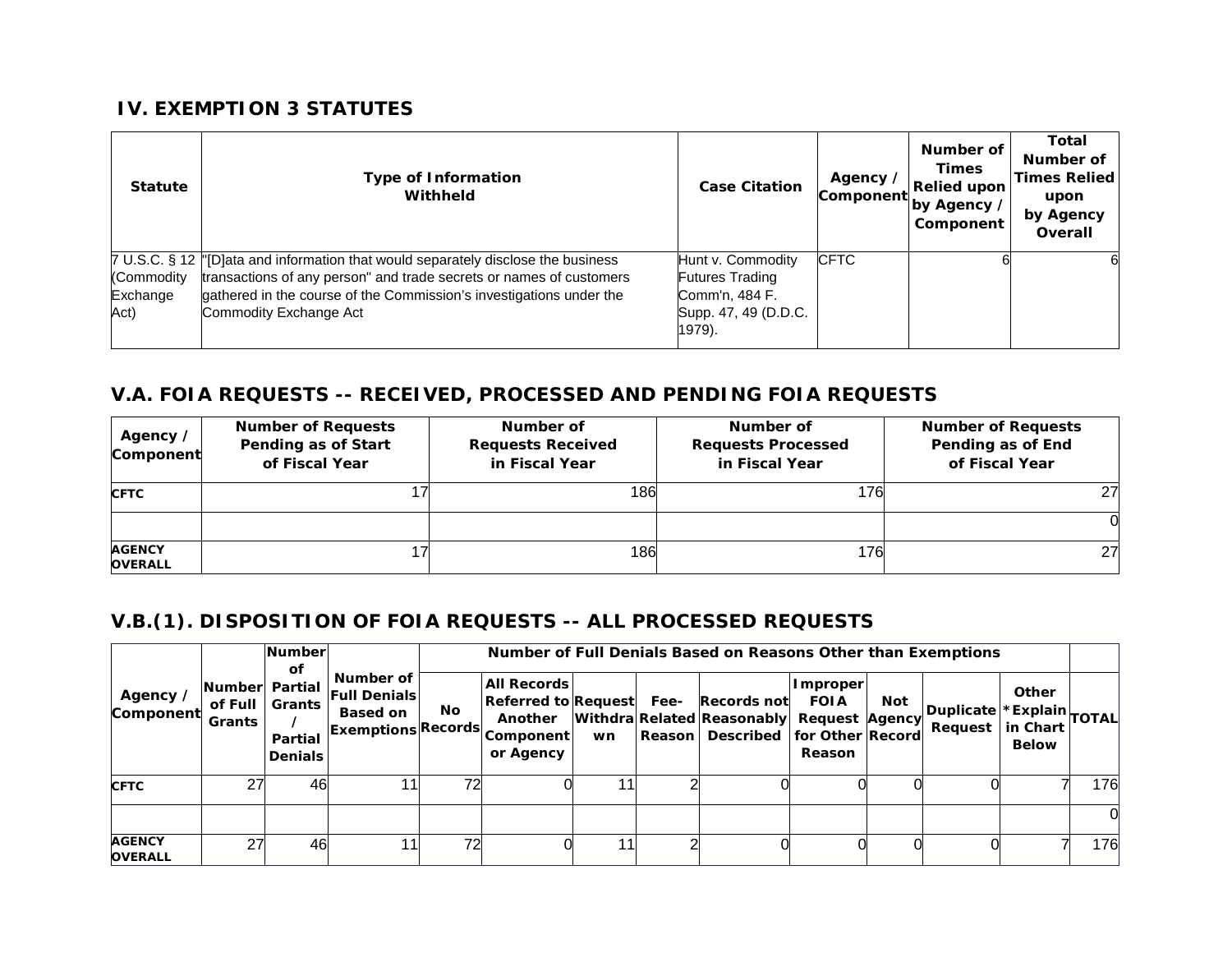## **V.B.(2). DISPOSITION OF FOIA REQUESTS -- "OTHER" REASONS FOR "FULL DENIALS BASED ON REASONS OTHER THAN EXEMPTIONS"**

| Agency /<br>Component           | Description of "Other" Reasons for Denials from Chart B(1) | Number of Times "Other"<br><b>Reason Was Relied Upon</b> | <b>TOTAL</b> |
|---------------------------------|------------------------------------------------------------|----------------------------------------------------------|--------------|
| <b>CFTC</b>                     | Directed Requester to Publicly Available Information       |                                                          |              |
| <b>AGENCY</b><br><b>OVERALL</b> |                                                            |                                                          |              |

## **V.B.(3). DISPOSITION OF FOIA REQUESTS -- NUMBER OF TIMES EXEMPTIONS APPLIED**

| Agency /<br>Component           | Ex. 1 | Ex. 2   Ex. 3 | $\vert$ Ex. 4 $\vert$ | Ex. 5 | Ex. 6 | Ex.<br>7(A) | Ex.<br>7(B) | Ex.<br>7 <sub>(c)</sub> | Ex.<br>7(D) | Ex.<br>7(E) | Ex.<br>7(F) | Ex. 8 | Ex. 9 |
|---------------------------------|-------|---------------|-----------------------|-------|-------|-------------|-------------|-------------------------|-------------|-------------|-------------|-------|-------|
| <b>CFTC</b>                     |       |               | ົດຕ<br>23             | 21    | 32    |             |             |                         |             |             |             |       |       |
|                                 |       |               |                       |       |       |             |             |                         |             |             |             |       |       |
| <b>AGENCY</b><br><b>OVERALL</b> |       |               | 23                    | 21    | 32    |             |             |                         |             |             |             |       |       |

#### **VI.A. ADMINISTRATIVE APPEALS OF INITIAL DETERMINATIONS OF FOIA REQUESTS -- RECEIVED, PROCESSED, AND PENDING ADMINISTRATIVE APPEALS**

| Agency /<br>Component           | <b>Number of Appeals</b><br>Pending as of Start<br>of Fiscal Year | Number of<br><b>Appeals Received</b><br>in Fiscal Year | Number of<br><b>Appeals Processed</b><br>in Fiscal Year | <b>Number of Appeals</b><br>Pending as of End<br>of Fiscal Year |
|---------------------------------|-------------------------------------------------------------------|--------------------------------------------------------|---------------------------------------------------------|-----------------------------------------------------------------|
| <b>CFTC</b>                     |                                                                   |                                                        |                                                         |                                                                 |
|                                 |                                                                   |                                                        |                                                         |                                                                 |
| <b>AGENCY</b><br><b>OVERALL</b> |                                                                   |                                                        |                                                         |                                                                 |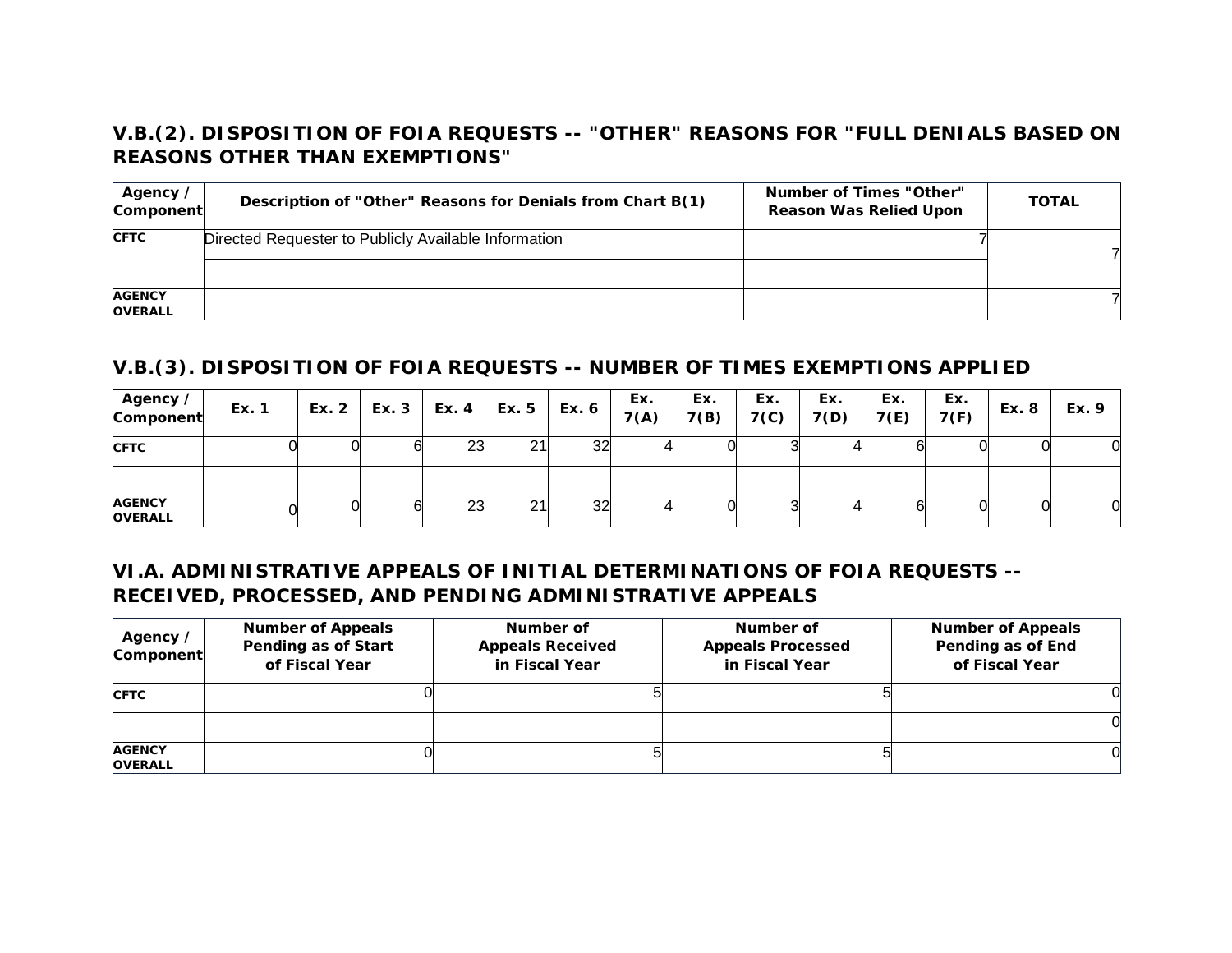#### **VI.B. DISPOSITION OF ADMINISTRATIVE APPEALS -- ALL PROCESSED APPEALS**

| Agency /<br>Component           | Number Affirmed on<br>Appeal | <b>Number Partially</b><br><b>Affirmed &amp; Partially</b><br>Reversed/Remanded on<br>Appeal | <b>Number Completely</b><br>Reversed/Remanded on<br>Appeal | <b>Number of Appeals</b><br><b>Closed for Other Reasons</b> | <b>TOTAL</b> |
|---------------------------------|------------------------------|----------------------------------------------------------------------------------------------|------------------------------------------------------------|-------------------------------------------------------------|--------------|
| <b>CFTC</b>                     |                              |                                                                                              |                                                            |                                                             |              |
|                                 |                              |                                                                                              |                                                            |                                                             |              |
| <b>AGENCY</b><br><b>OVERALL</b> |                              |                                                                                              |                                                            |                                                             |              |

#### **VI.C.(1). REASONS FOR DENIAL ON APPEAL -- NUMBER OF TIMES EXEMPTIONS APPLIED**

| Agency ∕<br>Component           | Ex. 1 | Ex. 2   Ex. 3   Ex. 4   Ex. 5   Ex. 6 |  | Ex.<br>7(A) | Ex.<br>7(B) | x. $\begin{vmatrix} Ex. & 7(C) & \overline{EX} \\ 7(D) & \overline{EX} & \overline{EX} \end{vmatrix}$ $\begin{vmatrix} Ex. & 7(F) & \overline{Ex} & 8 \end{vmatrix}$ |  |  | Ex. 9 |
|---------------------------------|-------|---------------------------------------|--|-------------|-------------|----------------------------------------------------------------------------------------------------------------------------------------------------------------------|--|--|-------|
| <b>CFTC</b>                     |       |                                       |  |             |             |                                                                                                                                                                      |  |  |       |
|                                 |       |                                       |  |             |             |                                                                                                                                                                      |  |  |       |
| <b>AGENCY</b><br><b>OVERALL</b> |       |                                       |  |             |             |                                                                                                                                                                      |  |  |       |

#### **VI.C.(2). REASONS FOR DENIAL ON APPEAL -- REASONS OTHER THAN EXEMPTIONS**

| Agency /<br><b>Component Records</b> | No. | <b>Records</b><br><b>Referred</b><br>Request<br>Level | Request<br>.  at Initial withdrawn `` | Fee-<br><b>Reasonl</b> | Records not<br>$\vert$ Related Reasonably $\vert$ for Other $\vert^{A'}$<br><b>Described</b> | <b>Improper</b><br>Request<br><b>Reasons</b> | <b>Not</b> | Duplicate Request<br><b>Agency Request</b><br><b>Record or Appeal Litigation</b> | <b>in</b> | <b>Appeal Based</b><br>Solely on<br>Denial of<br><b>Request for</b><br><b>Expedited</b><br>Processing | Other<br>*Explain in<br>chart below |
|--------------------------------------|-----|-------------------------------------------------------|---------------------------------------|------------------------|----------------------------------------------------------------------------------------------|----------------------------------------------|------------|----------------------------------------------------------------------------------|-----------|-------------------------------------------------------------------------------------------------------|-------------------------------------|
| <b>CFTC</b>                          |     |                                                       |                                       |                        |                                                                                              |                                              |            |                                                                                  |           |                                                                                                       |                                     |
| <b>AGENCY</b><br><b>OVERALL</b>      |     |                                                       |                                       |                        |                                                                                              |                                              |            |                                                                                  |           |                                                                                                       |                                     |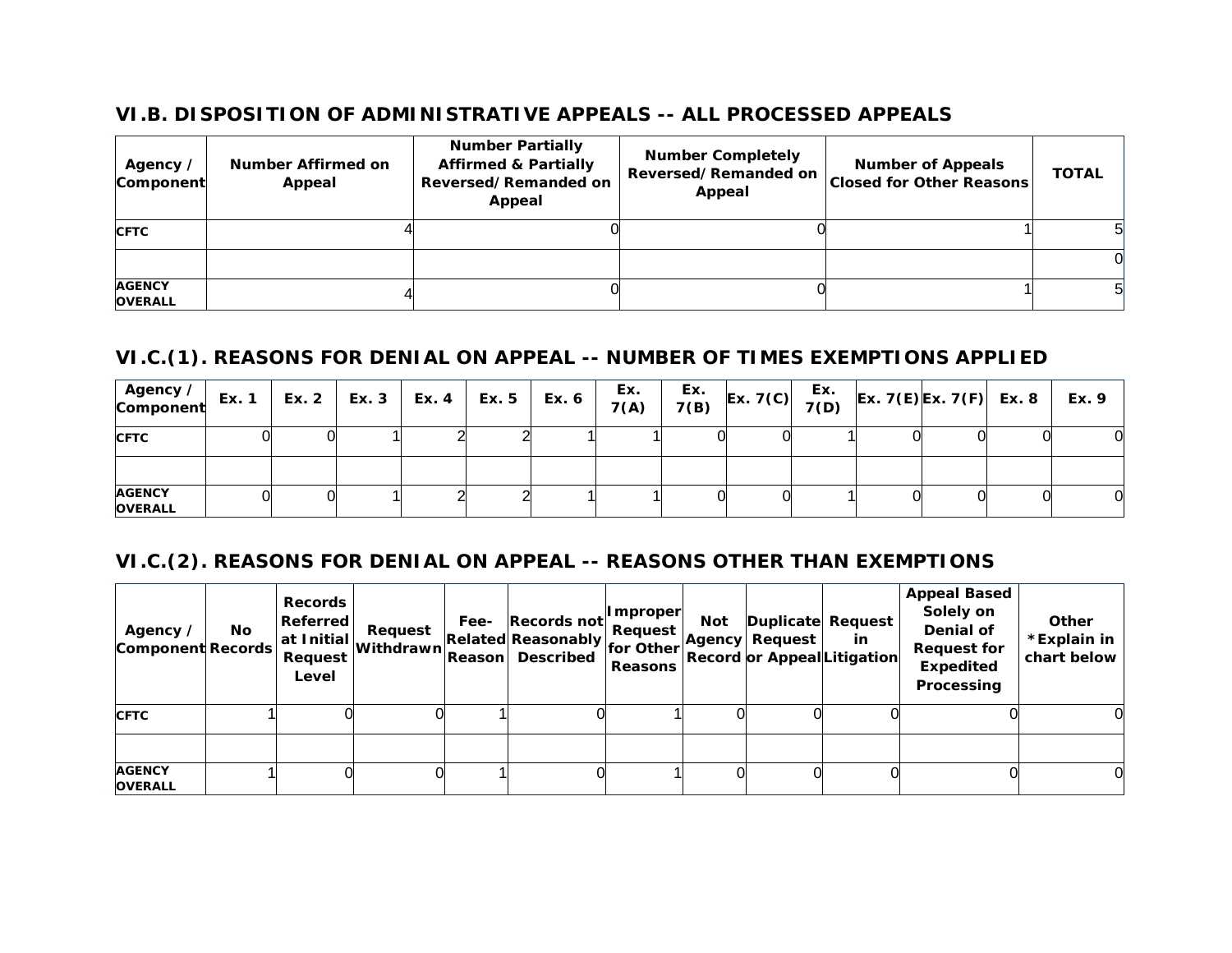#### **VI.C.(3). REASONS FOR DENIAL ON APPEAL -- "OTHER" REASONS**

| Agency ∕<br>Component           | Description of "Other" Reasons for Denial on Appeal from<br>Chart $C(2)$ | Number of Times "Other" Reason Was<br><b>Relied Upon</b> | <b>TOTAL</b> |
|---------------------------------|--------------------------------------------------------------------------|----------------------------------------------------------|--------------|
| <b>CFTC</b>                     | N/A                                                                      |                                                          | 0            |
| <b>AGENCY</b><br><b>OVERALL</b> |                                                                          |                                                          |              |

#### **VI.C.(4). RESPONSE TIME FOR ADMINISTRATIVE APPEALS**

| Agency /<br>Component           | <b>Median Number of Days</b> | <b>Average Number of Days</b> | <b>Lowest Number of Days</b> | <b>Highest Number of Days</b> |
|---------------------------------|------------------------------|-------------------------------|------------------------------|-------------------------------|
|                                 |                              |                               |                              |                               |
|                                 |                              |                               |                              |                               |
| <b>AGENCY</b><br><b>OVERALL</b> | 15.50                        | 83.50                         | 1.00                         | 329.00                        |

## **VI.C.(5). TEN OLDEST PENDING ADMINISTRATIVE APPEALS**

| Agency /<br>Component |                           | 10th<br>Oldest<br>Appeal | 9th | 8th | 7th | 6th | 5th | 4th | 3rd | 2nd | Oldest<br>Appeal |
|-----------------------|---------------------------|--------------------------|-----|-----|-----|-----|-----|-----|-----|-----|------------------|
|                       | Date of Appeal            |                          |     |     |     |     |     |     |     |     |                  |
|                       | Number of Days<br>Pending |                          |     |     |     |     |     |     |     |     |                  |
| <b>AGENCY</b>         | Date of Appeal            | N/A                      | N/A | N/A | N/A | N/A | N/A | N/A | N/A | N/A | N/A              |
| <b>OVERALL</b>        | Number of Days<br>Pending |                          |     |     |     |     |     |     | 0   |     | 0                |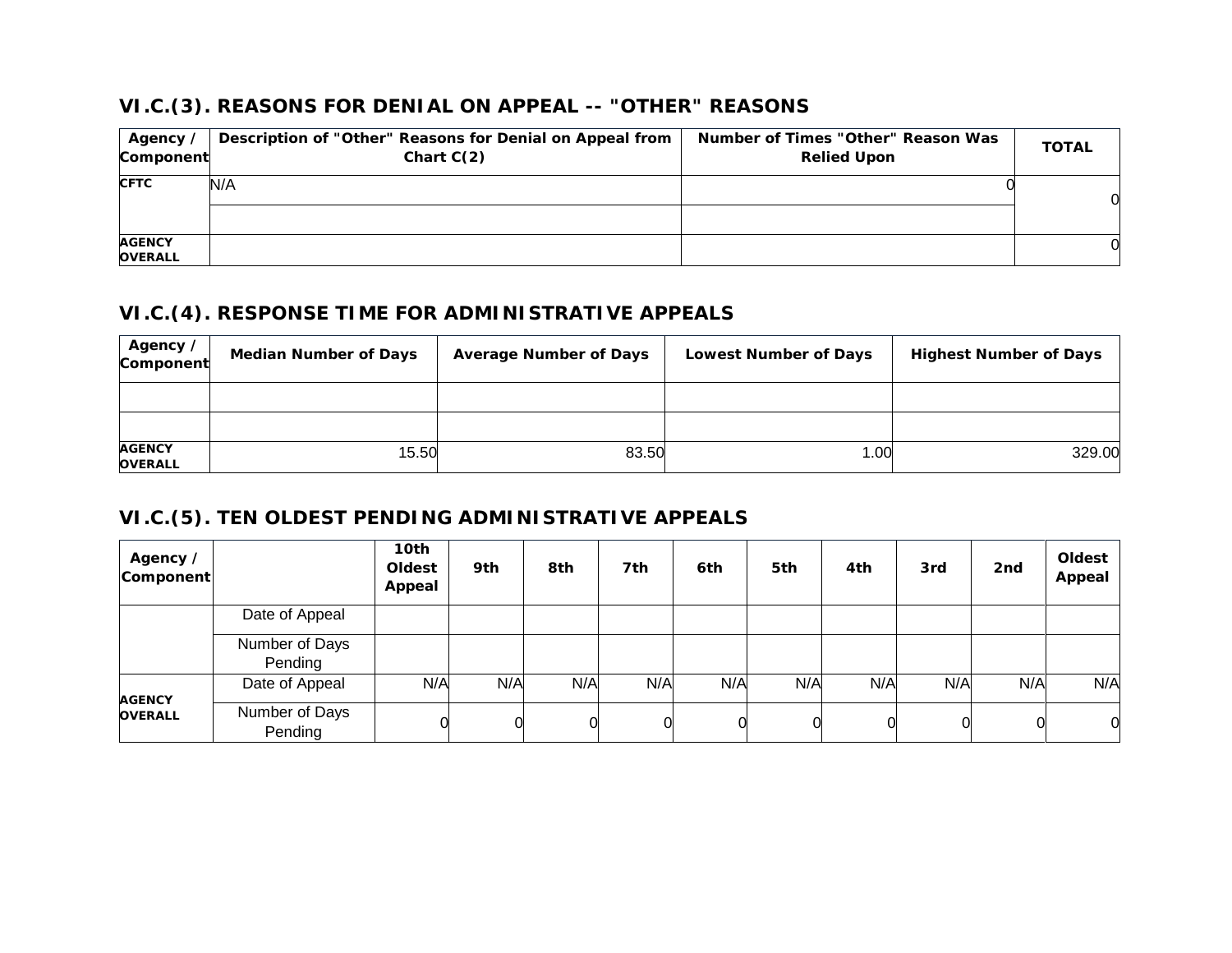#### **VII.A. FOIA REQUESTS -- RESPONSE TIME FOR ALL PROCESSED PERFECTED REQUESTS**

|                                 |    | <b>SIMPLE</b>                                     |        |         | <b>COMPLEX</b> |                                                                                                                                                                                                           |    |     | <b>EXPEDITED PROCESSING</b> |                                                   |        |         |
|---------------------------------|----|---------------------------------------------------|--------|---------|----------------|-----------------------------------------------------------------------------------------------------------------------------------------------------------------------------------------------------------|----|-----|-----------------------------|---------------------------------------------------|--------|---------|
| Agency /<br><b>Component</b>    |    | Median   Average  <br>of Days   of Days   of Days | Lowest | Highest |                | Median   Average   Lowest   Highest  <br>  Number   Number   Number   Number   Number   Number   Number   Number   Number   Number   Number   Number  <br>of Days   of Days   of Days   of Days   of Days |    |     | of Days                     | Median   Average  <br>of Days   of Days   of Days | Lowest | Highest |
|                                 |    |                                                   |        |         |                |                                                                                                                                                                                                           |    |     |                             |                                                   |        |         |
|                                 |    |                                                   |        |         |                |                                                                                                                                                                                                           |    |     |                             |                                                   |        |         |
| <b>AGENCY</b><br><b>OVERALL</b> | 17 | 24.55                                             | <1     | 658     | 292.5          | 322.08                                                                                                                                                                                                    | 20 | 919 | 19                          | 27                                                |        | 60      |

## **VII.B. PROCESSED REQUESTS -- RESPONSE TIME FOR PERFECTED REQUESTS IN WHICH INFORMATION WAS GRANTED**

|                                                                                                                           | <b>SIMPLE</b> |                                        |         |         |     | <b>COMPLEX</b> |    |                                                                                                                                  |    | <b>EXPEDITED PROCESSING</b> |        |                |  |
|---------------------------------------------------------------------------------------------------------------------------|---------------|----------------------------------------|---------|---------|-----|----------------|----|----------------------------------------------------------------------------------------------------------------------------------|----|-----------------------------|--------|----------------|--|
| Agency /<br> Component   Number   Number   Number   Number   Number   Number   Number   Number   Number   Number   Number | of Davs I     | Median   Average   Lowest  <br>of Days | of Days | Highest |     |                |    | Median   Average   Lowest   Highest  <br>of Days   of Days   of Days   of Days   of Days   of Days   of Days   of Days   of Days |    | Median   Average            | Lowest | <b>Highest</b> |  |
|                                                                                                                           |               |                                        |         |         |     |                |    |                                                                                                                                  |    |                             |        |                |  |
|                                                                                                                           |               |                                        |         |         |     |                |    |                                                                                                                                  |    |                             |        |                |  |
| <b>AGENCY</b><br><b>OVERALL</b>                                                                                           | 15            | 33.16                                  |         | 658     | 315 | 327.5          | 82 | 779                                                                                                                              | 60 | 60                          | 60     | 60             |  |

#### **VII.C. PROCESSED SIMPLE REQUESTS -- RESPONSE TIME IN DAY INCREMENTS**

| Agency ∕<br>Component           | $< 1 - 20$<br>Days | $21 - 40$<br>Days | <b>Days</b> | Days | 41-60   61-80   81-100  <br>Days | $101 -$<br>120<br>Days | 121-<br>140<br>Days | 141-<br>160<br>Days | 161-<br>180<br>Days | 181-<br>200<br><b>Days</b> | $201 -$<br>300<br>Days | $301 -$<br>400<br>Days | $401 +$<br>Days | <b>TOTAL</b> |
|---------------------------------|--------------------|-------------------|-------------|------|----------------------------------|------------------------|---------------------|---------------------|---------------------|----------------------------|------------------------|------------------------|-----------------|--------------|
| <b>CFTC</b>                     | 116                | 29                |             |      |                                  |                        |                     |                     |                     |                            |                        |                        |                 | 161          |
|                                 |                    |                   |             |      |                                  |                        |                     |                     |                     |                            |                        |                        |                 | 0            |
| <b>AGENCY</b><br><b>OVERALL</b> | 116                | 29                |             |      |                                  |                        |                     |                     |                     |                            |                        |                        |                 | 161          |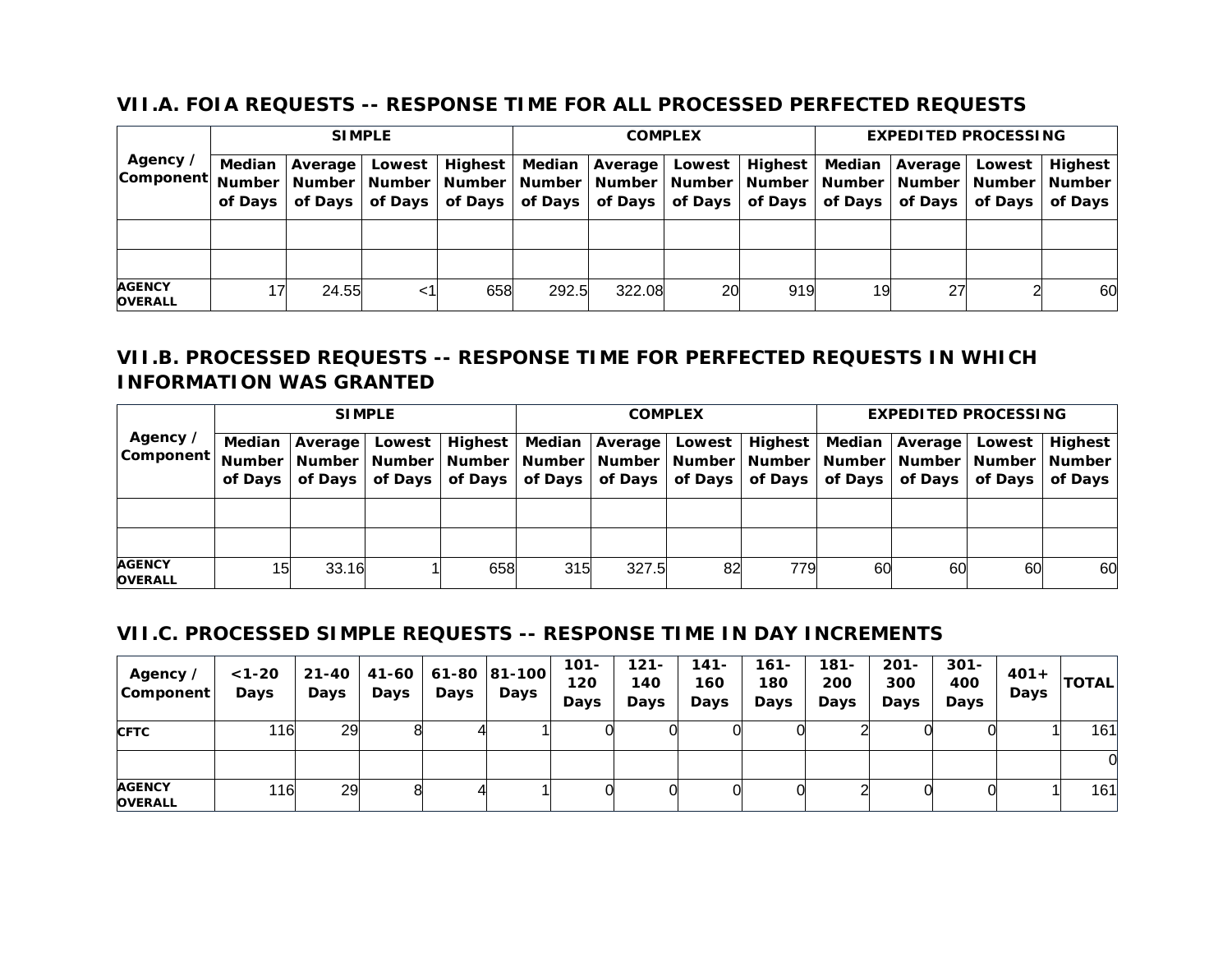#### **VII.C. PROCESSED COMPLEX REQUESTS -- RESPONSE TIME IN DAY INCREMENTS**

| Agency /<br>Component           | Days | Days | Days | Days | $ 1-20 $ 21-40 41-60 61-80 81-100<br>Days | $101 -$<br>120<br>Days | $121 -$<br>140<br>Days | 141-<br>160<br>Days | 161-<br>180<br>Days | $181 -$<br>200<br>Days | $201 -$<br>300<br><b>Days</b> | $301 -$<br>400<br>Days | $401 +$<br>Days | <b>TOTAL</b> |
|---------------------------------|------|------|------|------|-------------------------------------------|------------------------|------------------------|---------------------|---------------------|------------------------|-------------------------------|------------------------|-----------------|--------------|
| <b>CFTC</b>                     |      |      |      |      |                                           |                        |                        |                     |                     |                        |                               |                        |                 | 12           |
|                                 |      |      |      |      |                                           |                        |                        |                     |                     |                        |                               |                        |                 |              |
| <b>AGENCY</b><br><b>OVERALL</b> |      |      |      |      |                                           |                        |                        |                     |                     |                        |                               |                        |                 | 12           |

## **VII.C. PROCESSED REQUESTS GRANTED EXPEDITED PROCESSING -- RESPONSE TIME IN DAY INCREMENTS**

| Agency /<br>  Component         | $<$ 1-20 $ $<br>Days | Days | Days | Days | 21-40   41-60   61-80   81-100  <br>Days | 101-<br>120<br>Days | $121 -$<br>140<br>Days | 141-<br>160<br>Days | 161-<br>180<br>Days | $181 -$<br>200<br>Days | $201 -$<br>300<br>Days | $301 -$<br>400<br>Days | $401+$<br>Days | <b>TOTAL</b> |
|---------------------------------|----------------------|------|------|------|------------------------------------------|---------------------|------------------------|---------------------|---------------------|------------------------|------------------------|------------------------|----------------|--------------|
| <b>CFTC</b>                     |                      |      |      |      |                                          |                     |                        |                     |                     |                        |                        |                        |                |              |
|                                 |                      |      |      |      |                                          |                     |                        |                     |                     |                        |                        |                        |                |              |
| <b>AGENCY</b><br><b>OVERALL</b> |                      |      |      |      |                                          |                     |                        |                     |                     |                        |                        |                        |                | ി            |

### **VII.D. PENDING REQUESTS -- ALL PENDING PERFECTED REQUESTS**

|                                 |                          | <b>SIMPLE</b>                      |                              |                          | <b>COMPLEX</b>                     |                              |                          | <b>EXPEDITED PROCESSING</b>        |                                     |
|---------------------------------|--------------------------|------------------------------------|------------------------------|--------------------------|------------------------------------|------------------------------|--------------------------|------------------------------------|-------------------------------------|
| Agency /<br>Component           | <b>Number</b><br>Pending | <b>Median</b><br>Number of<br>Days | Average<br>Number of<br>Days | <b>Number</b><br>Pending | <b>Median</b><br>Number of<br>Days | Average<br>Number of<br>Days | <b>Number</b><br>Pending | <b>Median</b><br>Number of<br>Days | Average<br>Number of<br><b>Days</b> |
|                                 |                          |                                    |                              |                          |                                    |                              |                          |                                    |                                     |
|                                 |                          |                                    |                              |                          |                                    |                              |                          |                                    |                                     |
| <b>AGENCY</b><br><b>OVERALL</b> | 19                       | 12 <sub>l</sub>                    | 39                           |                          | 73                                 | 177                          |                          | N/A                                | N/A                                 |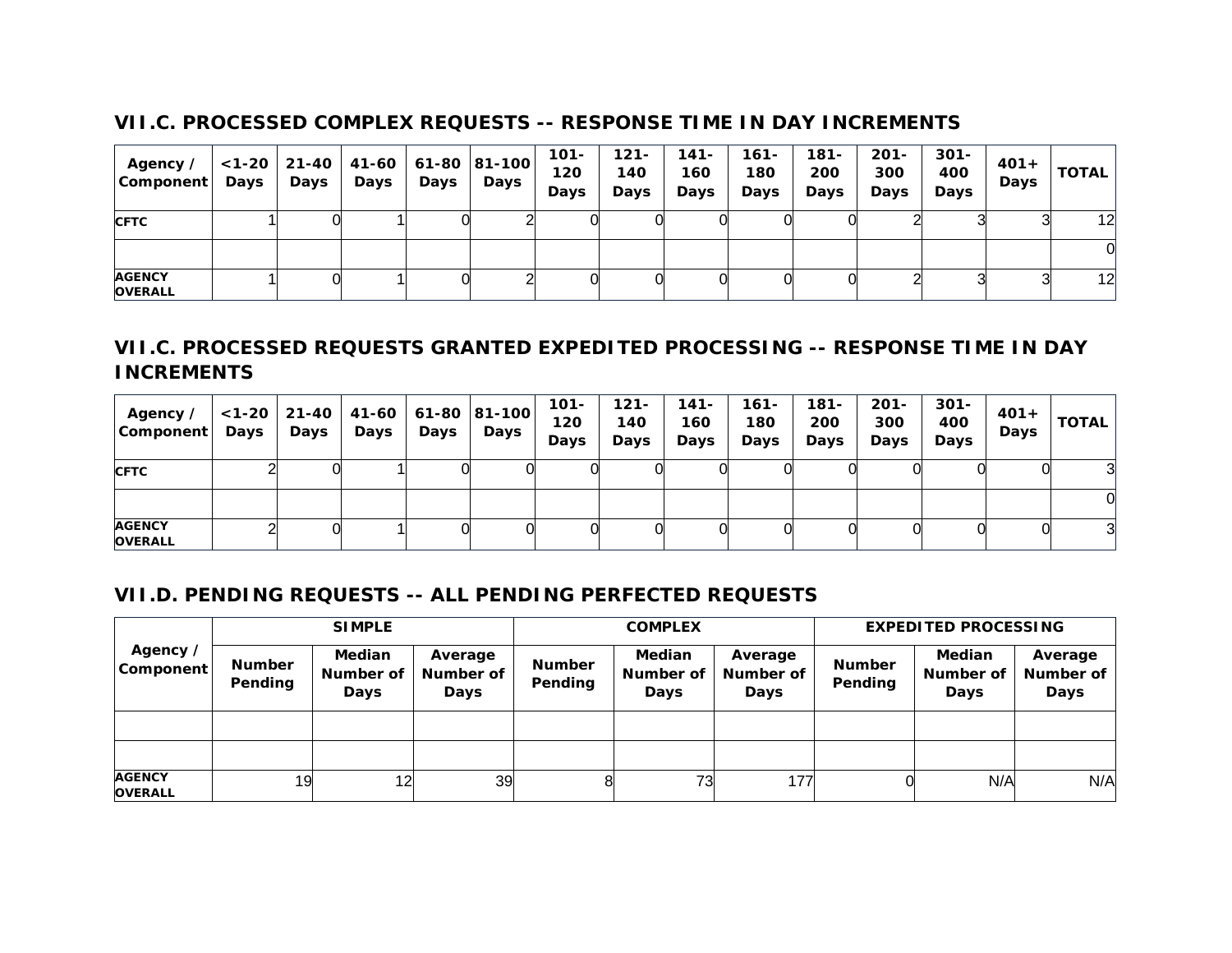### **VII.E. PENDING REQUESTS -- TEN OLDEST PENDING PERFECTED REQUESTS**

| Agency /<br>Component |                           | 10th<br>Oldest<br>Request | 9th | 8th | 7th | 6th | 5th | 4th | 3rd | 2nd | Oldest<br>Request                                                                                             |
|-----------------------|---------------------------|---------------------------|-----|-----|-----|-----|-----|-----|-----|-----|---------------------------------------------------------------------------------------------------------------|
|                       | Date of                   |                           |     |     |     |     |     |     |     |     |                                                                                                               |
|                       | Receipt                   |                           |     |     |     |     |     |     |     |     |                                                                                                               |
|                       | Number of                 |                           |     |     |     |     |     |     |     |     |                                                                                                               |
|                       | Days Pending              |                           |     |     |     |     |     |     |     |     |                                                                                                               |
| <b>AGENCY</b>         | Date of<br>Receipt        |                           |     |     |     |     |     |     |     |     | 2017-07-03 2017-06-30 2017-06-28 2017-05-09 2017-05-08 2017-03-29 2017-03-24 2017-01-25 2015-11-09 2015-06-08 |
| <b>OVERALL</b>        | Number of<br>Days Pending | 62                        | 63  | 65  | 100 | 101 | 129 | 132 | 173 | 475 | 582                                                                                                           |

#### **VIII.A. REQUESTS FOR EXPEDITED PROCESSING**

| Agency /<br>Component           | <b>Number Granted</b> | <b>Number Denied</b> | Median Number of<br>Days to Adjudicate | <b>Average Number of</b><br>Days to Adjudicate | <b>Number Adjudicated</b><br><b>Within Ten Calendar</b><br>Days |
|---------------------------------|-----------------------|----------------------|----------------------------------------|------------------------------------------------|-----------------------------------------------------------------|
|                                 |                       |                      |                                        |                                                |                                                                 |
|                                 |                       |                      |                                        |                                                |                                                                 |
| <b>AGENCY</b><br><b>OVERALL</b> |                       |                      |                                        |                                                |                                                                 |

#### **VIII.B. REQUESTS FOR FEE WAIVER**

| Agency /<br>Component           | <b>Number Granted</b> | <b>Number Denied</b> | Adjudicate | Median Number of Days to   Average Number of Days to  <br>Adjudicate |
|---------------------------------|-----------------------|----------------------|------------|----------------------------------------------------------------------|
|                                 |                       |                      |            |                                                                      |
|                                 |                       |                      |            |                                                                      |
| <b>AGENCY</b><br><b>OVERALL</b> |                       | 10                   |            | 4.86                                                                 |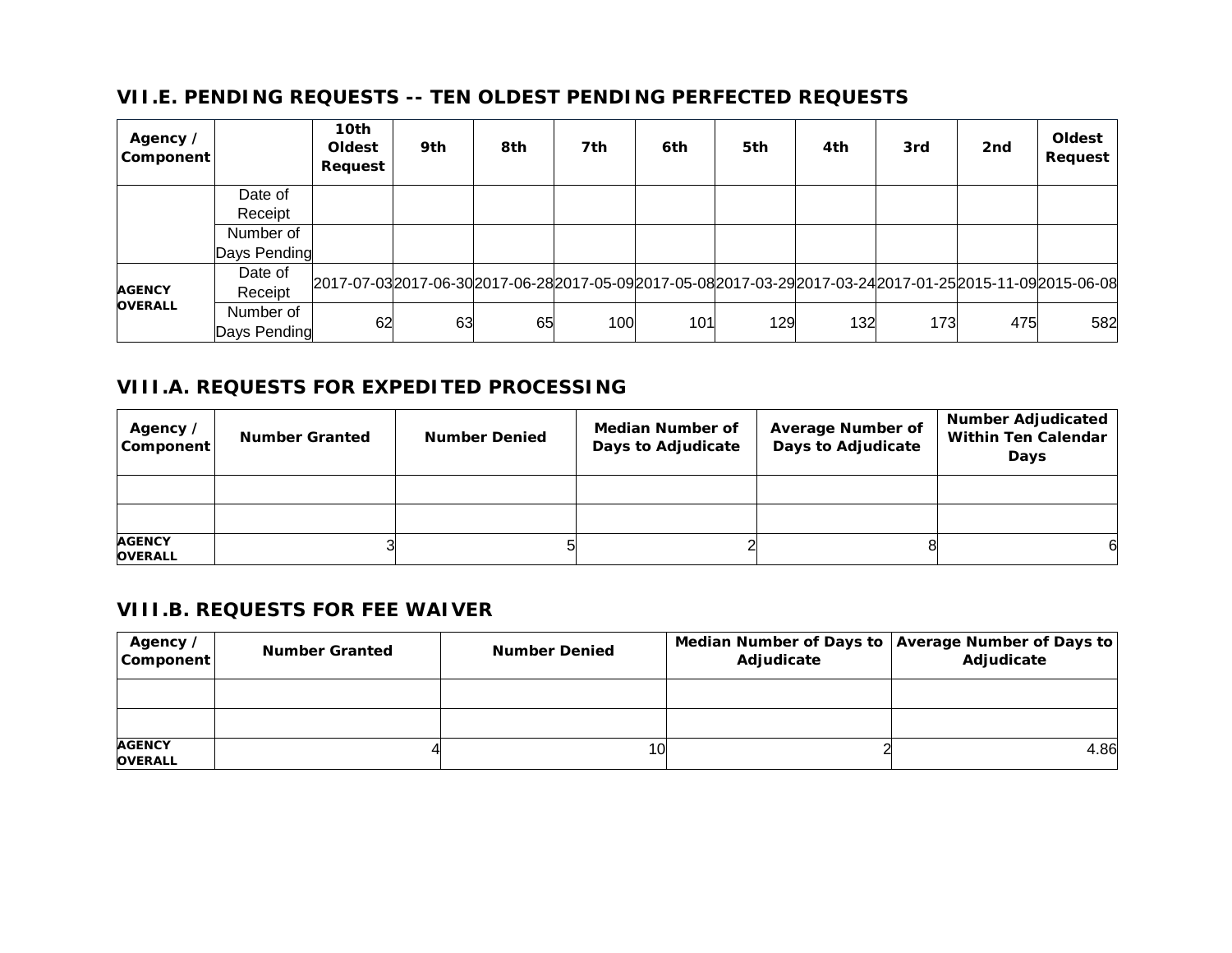#### **IX. FOIA PERSONNEL AND COSTS**

|                                 |                                                | <b>PERSONNEL</b>                                          |                                                     |                         | <b>COSTS</b>                 |                    |
|---------------------------------|------------------------------------------------|-----------------------------------------------------------|-----------------------------------------------------|-------------------------|------------------------------|--------------------|
| Agency /<br>Component           | Number of "Full-Time<br><b>FOIA Employees"</b> | Number of<br>"Equivalent Full-<br>Time FOIA<br>Employees" | <b>Total Number of</b><br>"Full-Time FOIA<br>Staff" | <b>Processing Costs</b> | Litigation-Related <br>Costs | <b>Total Costs</b> |
| <b>CFTC</b>                     |                                                |                                                           |                                                     | \$205,918.00            | \$0.00                       | \$205,918.00       |
|                                 |                                                |                                                           |                                                     |                         |                              | \$0.00             |
| <b>AGENCY</b><br><b>OVERALL</b> |                                                |                                                           |                                                     | \$205,918.00            | \$0.00                       | \$205,918.00       |

#### **X. FEES COLLECTED FOR PROCESSING REQUESTS**

| Agency /<br>Component           | <b>Total Amount of Fees Collected</b> | <b>Percentage of Total Costs</b> |
|---------------------------------|---------------------------------------|----------------------------------|
| <b>CFTC</b>                     | \$0.00                                | $0.00\%$                         |
|                                 |                                       |                                  |
| <b>AGENCY</b><br><b>OVERALL</b> | \$0.00                                | $0.00\%$                         |

## **XI.A. NUMBER OF TIMES SUBSECTION USED**

| Agency /                  | <b>Number of Times Subsection Used</b> |
|---------------------------|----------------------------------------|
| <b>CFTC</b>               |                                        |
|                           |                                        |
| <b>AGENCY<br/>OVERALL</b> |                                        |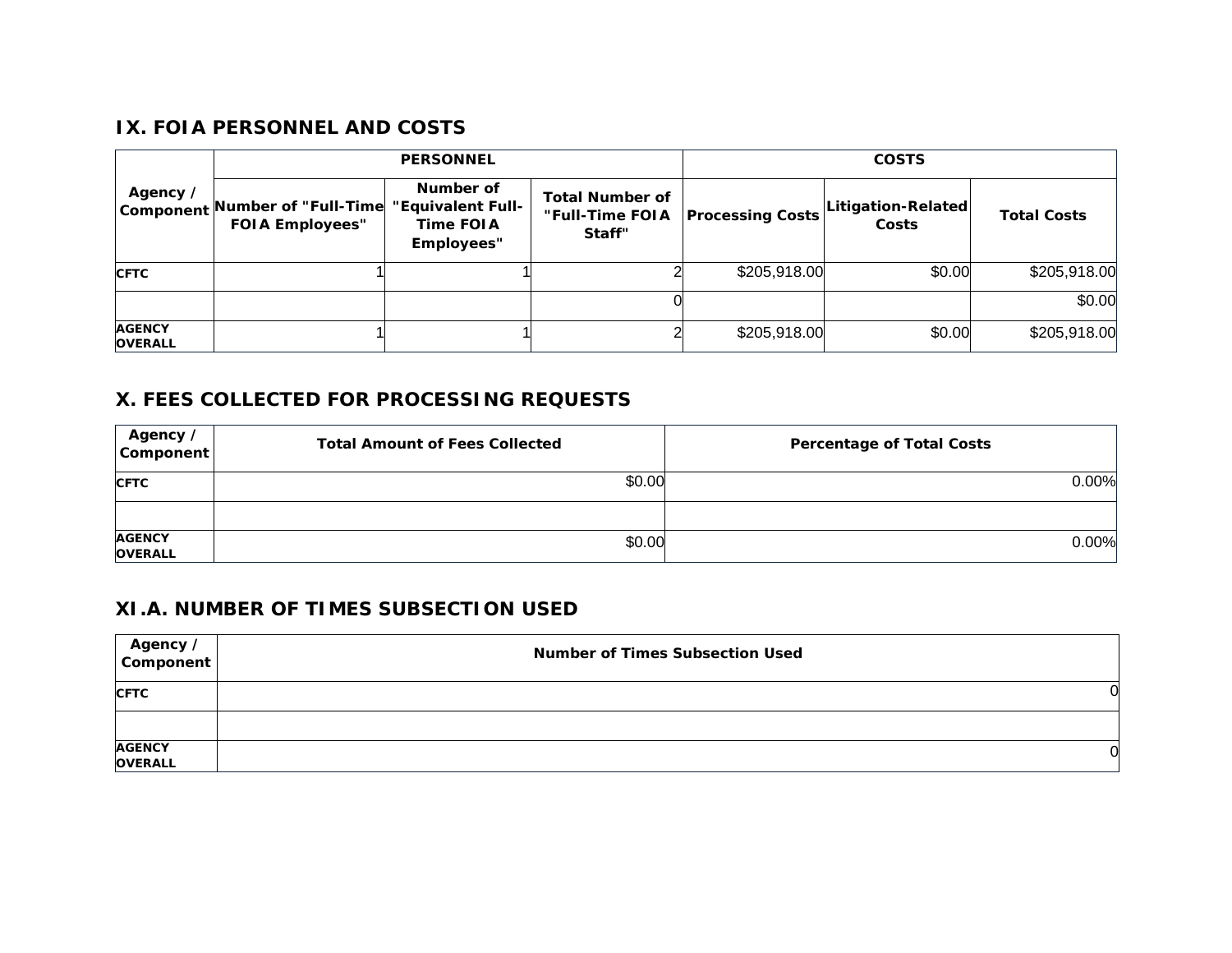#### **XI.B. NUMBER OF SUBSECTION POSTINGS**

| Agency /<br>Component           | Number of Records Posted by the FOIA Office | Number of Records Posted by Program Offices |
|---------------------------------|---------------------------------------------|---------------------------------------------|
| <b>CFTC</b>                     |                                             |                                             |
| <b>AGENCY</b><br><b>OVERALL</b> |                                             | 5                                           |

#### **XII.A. BACKLOGS OF FOIA REQUESTS AND ADMINISTRATIVE APPEALS**

| Agency /<br>Component           | Number of Backlogged Requests as of End of Fiscal Year Number of Backlogged Appeals as of End of Fiscal Year |  |
|---------------------------------|--------------------------------------------------------------------------------------------------------------|--|
| <b>CFTC</b>                     |                                                                                                              |  |
|                                 |                                                                                                              |  |
| <b>AGENCY</b><br><b>OVERALL</b> | 15                                                                                                           |  |

## **XII.B. CONSULTATIONS ON FOIA REQUESTS -- RECEIVED, PROCESSED, AND PENDING CONSULTATIONS**

| Agency /<br>Component           | <b>Number of Consultations</b><br><b>Received from Other</b><br>Agencies that were <b>Pending</b> from Other Agencies During<br>at the Agency as of Start<br>of the Fiscal Year | Number of<br><b>Consultations Received</b><br>the Fiscal Year | <b>Number of Consultations</b><br><b>Received from Other</b><br><b>Agencies that were</b><br><b>Processed by the Agency</b><br>During the Fiscal Year | <b>Number of Consultations</b><br><b>Received from Other</b><br><b>Agencies that were</b><br>Pending at the Agency as<br>of End<br>of the Fiscal Year |
|---------------------------------|---------------------------------------------------------------------------------------------------------------------------------------------------------------------------------|---------------------------------------------------------------|-------------------------------------------------------------------------------------------------------------------------------------------------------|-------------------------------------------------------------------------------------------------------------------------------------------------------|
| <b>CFTC</b>                     |                                                                                                                                                                                 |                                                               |                                                                                                                                                       |                                                                                                                                                       |
|                                 |                                                                                                                                                                                 |                                                               |                                                                                                                                                       |                                                                                                                                                       |
| <b>AGENCY</b><br><b>OVERALL</b> |                                                                                                                                                                                 |                                                               |                                                                                                                                                       |                                                                                                                                                       |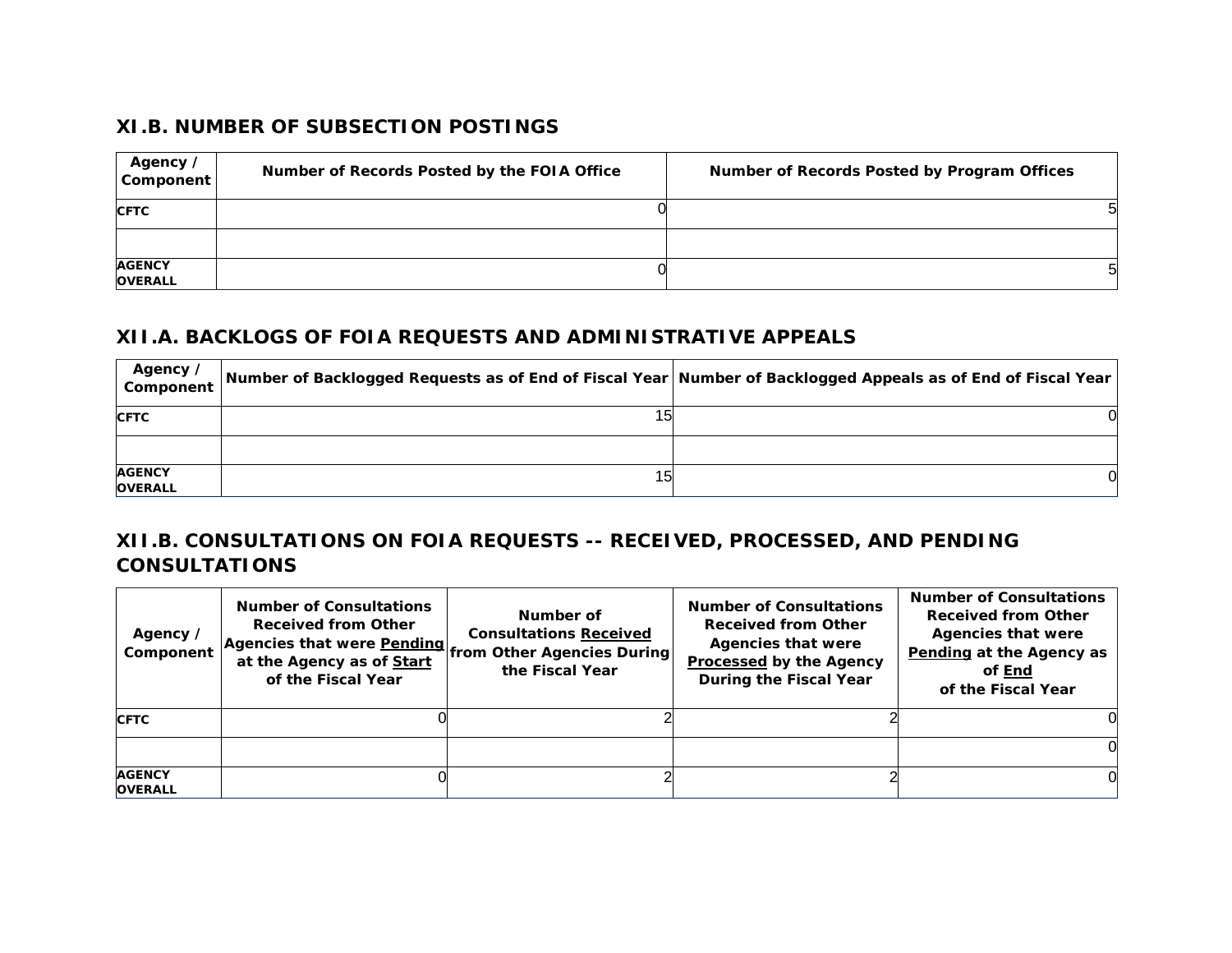## **XII.C. CONSULTATIONS ON FOIA REQUESTS -- TEN OLDEST CONSULTATIONS RECEIVED FROM OTHER AGENCIES AND PENDING AT THE AGENCY**

| Agency /<br>Component           |                | 10th Oldest<br><b>Consultation</b> | 9th | 8th | 7th | 6th | 5th | 4th | 3rd | 2 <sub>nd</sub> | Oldest<br>Consultation |
|---------------------------------|----------------|------------------------------------|-----|-----|-----|-----|-----|-----|-----|-----------------|------------------------|
|                                 | Date           |                                    |     |     |     |     |     |     |     |                 |                        |
|                                 | Number of Days |                                    |     |     |     |     |     |     |     |                 |                        |
| <b>AGENCY</b><br><b>OVERALL</b> | Date           | N/A                                | N/A | N/A | N/A | N/A | N/A | N/A | N/A | N/A             | N/A                    |
|                                 | Number of Days |                                    |     |     |     |     |     |     |     |                 |                        |

## **XII.D.(1). COMPARISON OF NUMBERS OF REQUESTS FROM PREVIOUS AND CURRENT ANNUAL REPORT -- REQUESTS RECEIVED AND PROCESSED**

|                                 | <b>NUMBER OF REQUESTS RECEIVED</b>                                                                  |                                                                                          | <b>NUMBER OF REQUESTS PROCESSED</b>                                                           |                                                                                           |  |
|---------------------------------|-----------------------------------------------------------------------------------------------------|------------------------------------------------------------------------------------------|-----------------------------------------------------------------------------------------------|-------------------------------------------------------------------------------------------|--|
| Agency /                        | <b>Number Received During</b><br>Component   Fiscal Year from Last Year's  <br><b>Annual Report</b> | <b>Number Received During</b><br><b>Fiscal Year from Current</b><br><b>Annual Report</b> | <b>Number Processed During</b><br><b>Fiscal Year from Last Year's</b><br><b>Annual Report</b> | <b>Number Processed During</b><br><b>Fiscal Year from Current</b><br><b>Annual Report</b> |  |
| <b>CFTC</b>                     | 126                                                                                                 | 186                                                                                      | 168                                                                                           | 176                                                                                       |  |
|                                 |                                                                                                     |                                                                                          |                                                                                               |                                                                                           |  |
| <b>AGENCY</b><br><b>OVERALL</b> | 126                                                                                                 | 186                                                                                      | 168                                                                                           | 176                                                                                       |  |

## **XII.D.(2). COMPARISON OF NUMBERS OF REQUESTS FROM PREVIOUS AND CURRENT ANNUAL REPORT -- BACKLOGGED REQUESTS**

| Agency /<br>Component           | Number of Backlogged Requests as of End of the Fiscal<br><b>Year from Previous Annual Report</b> | Number of Backlogged Requests as of End of the Fiscal<br><b>Year from Current Annual Report</b> |
|---------------------------------|--------------------------------------------------------------------------------------------------|-------------------------------------------------------------------------------------------------|
| <b>CFTC</b>                     |                                                                                                  | 15                                                                                              |
|                                 |                                                                                                  |                                                                                                 |
| <b>AGENCY</b><br><b>OVERALL</b> | 16                                                                                               | 15                                                                                              |